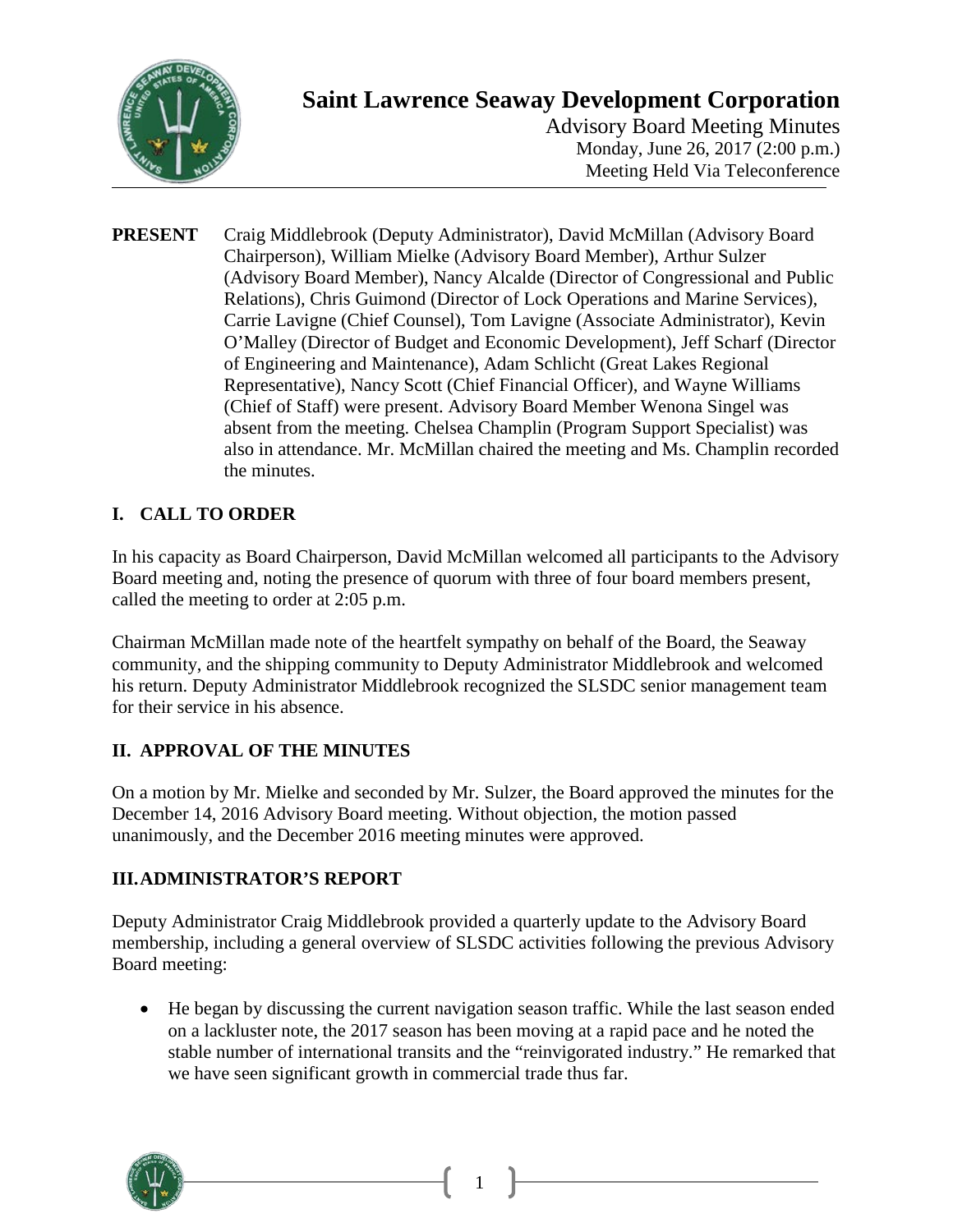- Deputy Administrator Middlebrook also discussed the high water level issues due to unprecedented weather affecting Lake Ontario and the St. Lawrence River. The recordbreaking water levels on Lake Ontario have caused flooding and damage to riparian property owners and businesses. The SLSDC has been closely monitoring this issue with the Lake Ontario St. Lawrence River Board to ensure that the incremental increases to outflows to try and lower the high water levels have the least impact possible on commercial navigation.
- He also discussed several significant budget-related developments since our last meeting. In early May, the federal government received its FY 2017 appropriations and the SLSDC fared well. The SLSDC successfully secured the FY 2017 request level of \$36.028 million and finally shed the cuts experienced for all of FY 2016 and half of FY 2017, recognizing Mr. Kevin O'Malley on his outstanding efforts, along with Ms. Nancy Scott and Ms. Nancy Alcalde. He also mentioned that the SLSDC recently submitted its FY 2018 budget request to Congress and the FY 2019 request to the Secretary.
- With the 2017 appropriations enacted, Deputy Administrator Middlebrook mentioned the SLSDC is ready to move forward on two of our most important Asset Renewal Program (ARP) projects – tugboat replacement and hands-free mooring. Over this past winter, the civil work at Eisenhower Lock for the hands-free mooring system was completed. The SLSDC is on pace for the system to be operational at Eisenhower Lock with the start of the 2018 season. The SLSDC is in the process of going out with solicitations for the civil work at Snell Lock in the next few weeks. The plan is for Snell to become operational during the 2019 season. Regarding the tugboat replacement, the SLSDC is in the process of re-bidding the contract following a contract cancellation and recovery of funds.
- Providing a perspective on the political transition, Deputy Administrator Middlebrook reported that the SLSDC has been working very closely with the new team at the Department of Transportation, led by Secretary Elaine Chao. He explained feeling extremely fortunate to have a leader with Washington experience who understands how the Executive Branch operates. The new political team has been very supportive of SLSDC operations and unique authorities, and the Corporation has fared much better than other DOT operating administrations in terms of regulatory review, hiring waivers, and budgetary needs.
- Chairman McMillan remarked about the budget shifts from FY 2016 to present, and wanted to know whether the fiscal year budgets line up with the change in administration. He went on to ask whether Secretary Chao "owned" the FY 2018 budget, or if that begins in FY 2019. Deputy Administrator Middlebrook responded by saying that there is a juggling of three budgets at any given time, and that the Secretary's "ownership" would be with the FY 2019 budget under the new administration.
- Mr. Mielke remarked that he knew about sailing draft limitations in instances of low water levels, so he wanted to know why the same limitations would be in place for high water levels. Mr. Lavigne responded to say that for one, we are seeing higher levels than we ever have, and two, when ships are going through such high flows upstream, the ships squat further in the water.

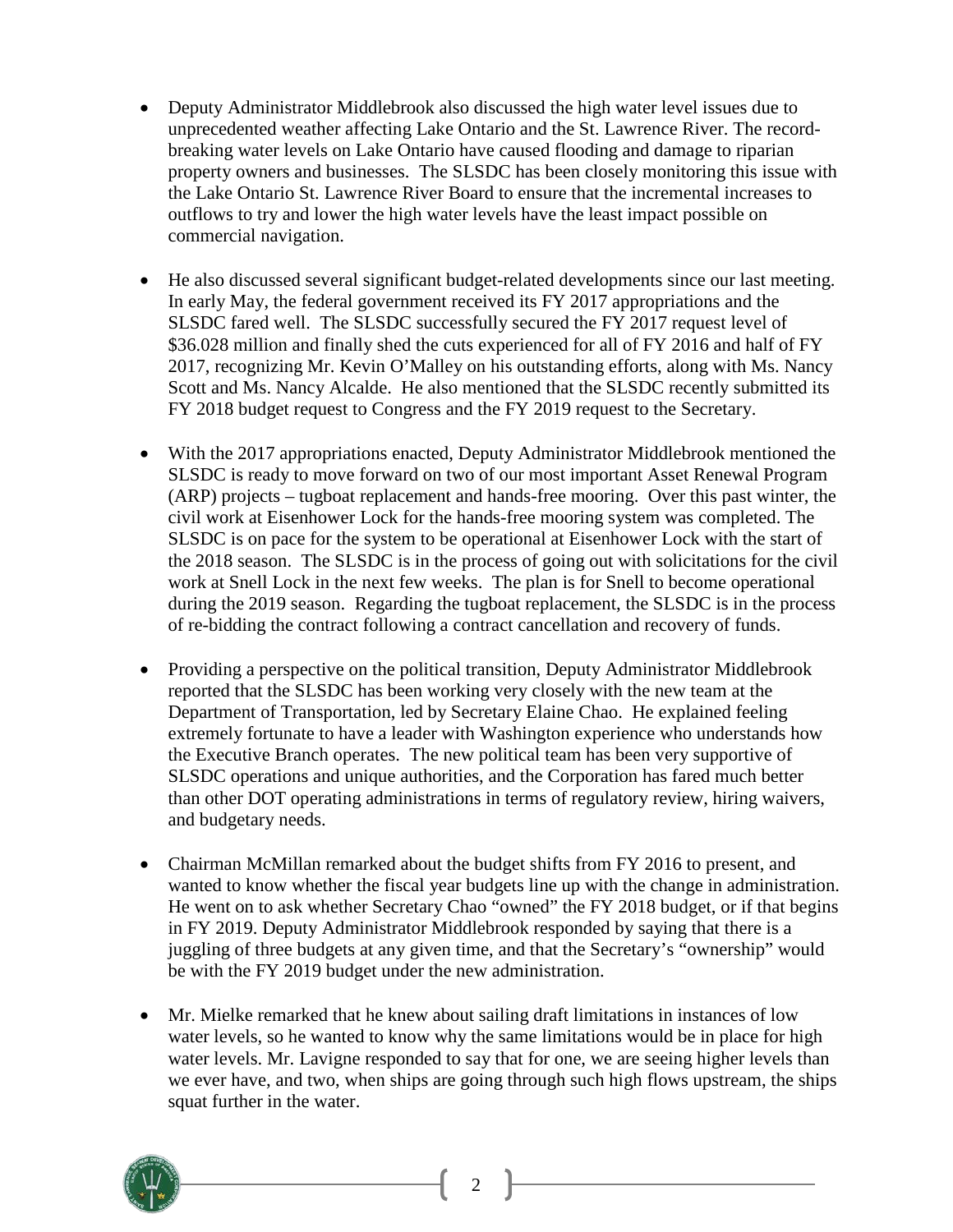• Mr. Sulzer asked if tugs could help those vessels with steerage and slowdown. Mr. Lavigne responded that tugs could provide an expensive solution, but that right now the ships are not facing any issues with the current speed limit. He added that the SLSMC has a tug located near the Iroquois Lock to assist due to high cross currents in that area.

### **IV.QUARTERLY UPDATES**

Mr. Guimond presented his report on Lock Operations and Marine Services. The 2016 navigation season officially closed on December 31, 2016 and the last vessel, the G3 Marquis bound for Hamilton, passed through the U.S. locks on December 29. Weather and ice conditions remained mild throughout the closing period, making it a favorable closing. Total transits reached at 2,104, representing 7.5 transits per day over a period of 281 days. Inland vessels for the season finished at 1,175, ocean vessels at 891, and tour boats at 38. U.S. ship inspectors performed 245 inspections on foreign flagged vessels in ports and anchorages east of Montreal.

Mr. Guimond closed by discussing some other projects, including lock and system reliability, ballast tank and safety inspections, winter work, a January 2017 tabletop emergency response exercise, the buoy runs last winter and this spring, the annual oil boom exercise with Akwesasne Mohawk Council (scheduled for this summer) and the transfer of the SLSDC gatelifter to Montreal. This is necessary as the SLSMC dry docks its gatelifter Hercules.

- o Chairman McMillan asked about how it was possible to move the gatelifter and still have it available below another lock. Mr. Guimond responded that it must be at the lowest point in the system to be able to get to any lock in case of issues.
- o Chairman McMillan asked about the budget and whether the SLSDC would be able to complete the Robinson Bay tugboat project. Mr. O'Malley responded, saying that with the new levels and a little bit of help, we are on track to complete the tug.

Mr. O'Malley reported on budget and financial management issues. He noted that the SLSDC received its FY 2017 enacted budget in early May, at the request level of \$36.028 million. The SLSDC had been operating at the prior year's approved level, which was \$28.4 million. As for FY 2019, the SLSDC recently submitted its budget request to the Secretary in late May. The request was significantly above the \$28.346 million target and closer to the FY 2017 enacted level. As a final note, he mentioned that the SLSDC recently submitted documentation to the Office of Inspector General (OIG) to close out the two recommendations related to the Seaway International Bridge that were included in the FY 2016 financial audit quality control review.

Ms. Scott gave an update on the FY 2017 audit to be performed by the DOT OIG. She noted that the first visit for the entrance conference was held in April, which included a successful meeting with the SIBC Bridge Director and walk-throughs of the finance and procurement functions. The OIG is now reviewing their findings and will perform interim testing in August. The final review will take place in early October, with a final report presented no later than November 15.

Mr. O'Malley and Mr. Schlicht provided a joint report on trade and economic development activities. Mr. O'Malley started by sharing his excitement that the SLSDC, the SLSMC, and several other U.S. and Canadian stakeholders are re-engaging on an update to the 2011 Economic Impact Study, noting its importance and utility. He said that the final report is scheduled for release in early 2018.

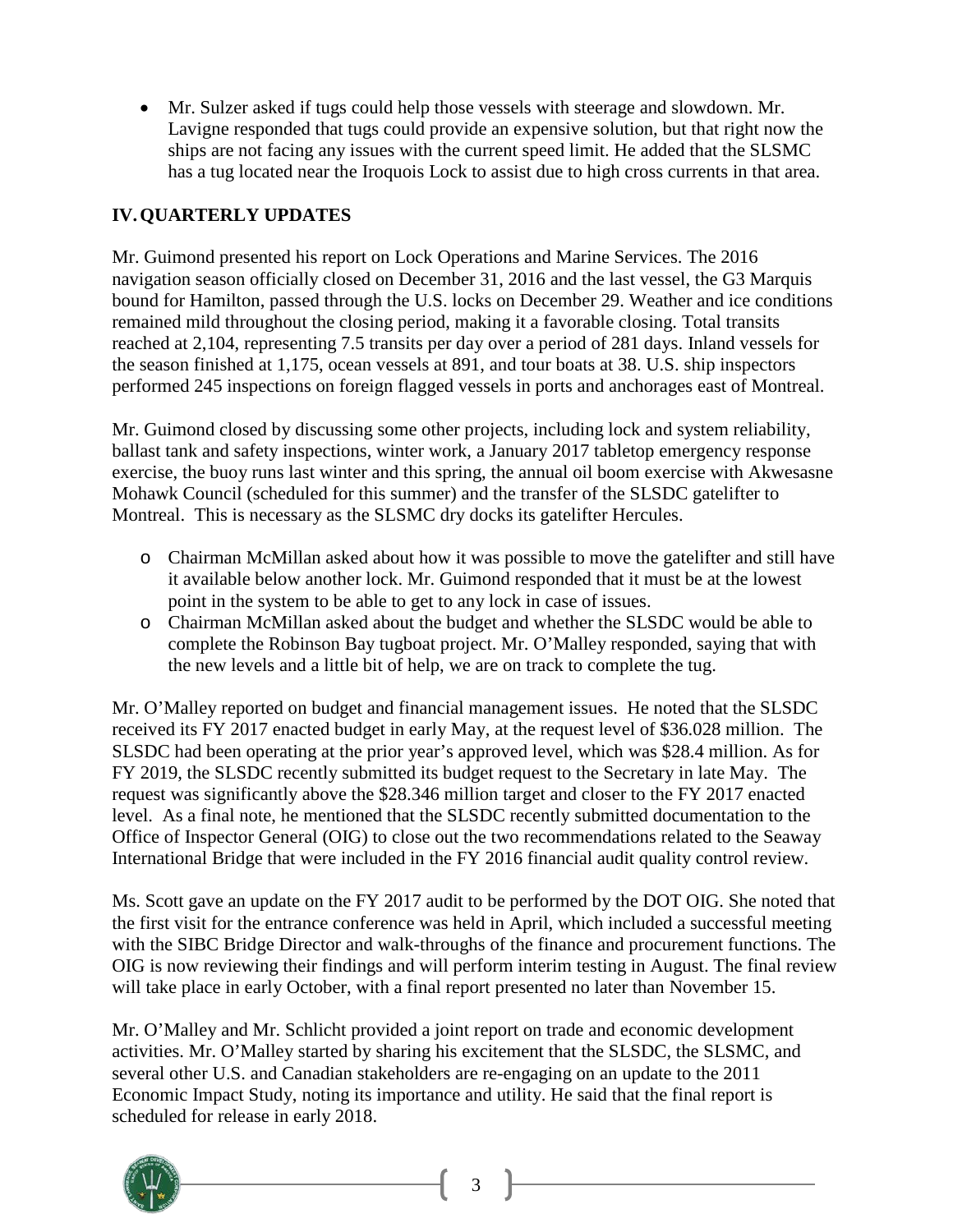Mr. Schlicht added some updates to the documentation provided in the briefing book. The 2016 shipping season tied for the longest shipping season on record and saw 35 million tons through the locks including a diverse mix of cargos; imports included aluminum, wind parts, steel and project cargos, and exports included general cargos, containers, and U.S. and Canadian grain. He noted a sharp increase in iron ore movements early in the 2017 season. He also highlighted the SLSDC Pacesetter Awards. For the 2016 season, the SLSDC is recognizing six U.S. ports for increased international trade (Duluth, Green Bay, Milwaukee, Buffalo, Toledo, and Ogdensburg). News advisories have gone out and the ports have either received their awards or are forthcoming. Mr. Schlicht applauded especially the presentation held at the Wisconsin International Trade Conference by Associate Administrator Tom Lavigne, which was the largest showcase the SLSDC has participated in as part of a Pacesetter presentation.

Mr. Schlicht gave an overview of new and upcoming trade development activities. The Ecoships initiative is still in progress and gaining traction between the Ports of Muskegon and Milwaukee. The U.S. grain export initiative, in partnership with the SLSMC, Duluth, Milwaukee, Toledo, and others is progressing as well. The international marketing activities under the HwyH2O brand are continuing strongly, leading to the development of a binational, synchronized, and sophisticated marketing plan. The Breakbulk Americas conference is slated for October and the HwyH2O annual conference will be held in Toronto in November. The Geographix map of the Seaway system is under review for its third iteration, and is expected to be available in print in 2018. Lastly, specific to the Great Lakes Seaway Partnership, Mr. Schlicht and Ms. Alcalde together with the other founding members are working on finding a new traditional and social media manager to replace Laura Blades.

- o Mr. Sulzer requested to hear about the liner trade out of Cleveland. Mr. Schlicht responded saying the system is consistent at 2-3 vessels per month.
- o Mr. Sulzer also asked about the industry's understanding of the Seaway as a "front door" for business, rather than the Mississippi River. Mr. Schlicht responded to say that the mission in Houston has shifted due to some personnel changes at SLSMC. As such, after a two-month pause, he expects to reconstitute the marketing efforts in Houston in August.

Associate Administrator Lavigne provided an update on the Asset Renewal Program (ARP), starting with a report that the SLSDC received their requested funding of \$36 million for FY 2017. Over the past winter, the slots were cut and the rails were installed at Eisenhower Lock for the hands free mooring project. The final step will be the installation and commissioning of the units in the lock wall, which is expected to be awarded before the end of September. The *Robinson Bay* tugboat project is ready to go out for proposals any day for re-bid. Lastly, the Bailey bridge utilities have been relocated, the gatelifter is being worked on, and the all-season buoys are still in place and successfully weathered the winter.

o Mr. Mielke asked a question about the continued issues with the ice flushing valves at Snell Lock, wanting to know if the work being done was covered under warranty. Mr. Lavigne reported that the ice flushing is still not usable or acceptable. The contractor testing and adjustments are covered by the contractor.

Associate Administrator Lavigne also provided a report on the high water levels. The water levels have not been this high since 1918, due to an unusually warm winter and record high rainfall in the spring. The outflow from Lake Ontario finally exceeded the inflow from Lake Erie

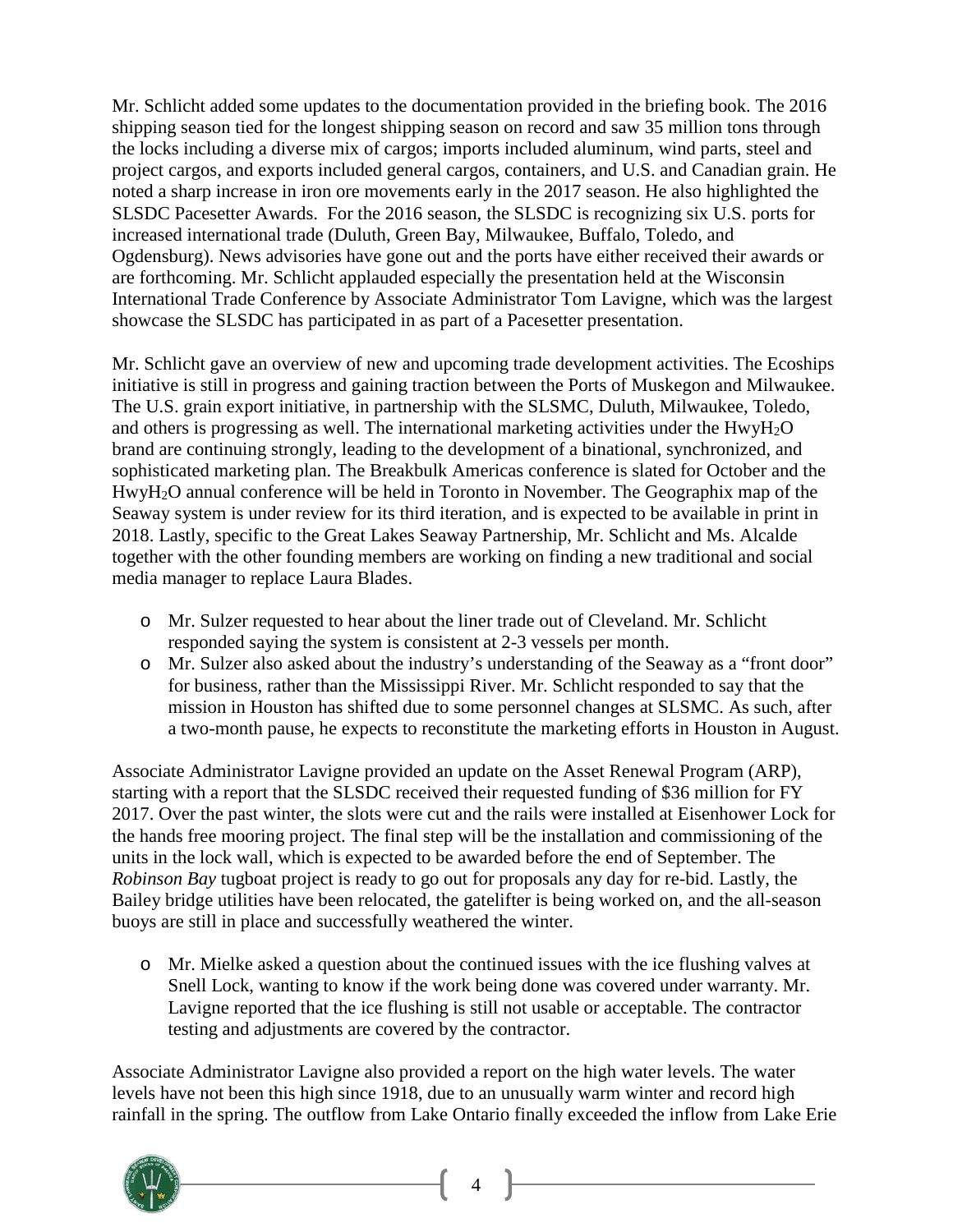just four weeks ago. Mr. Lavigne confirmed that the flooding had nothing to do with the International Joint Commission's Plan 2014, but he recognized the flooding throughout Lake Ontario and in Montreal. While shutting navigation down completely was part of the discussion, the economic impacts would be far too great for far too little a positive impact on the flood levels. At 10,400 cubic meters per second, the ships are passing without issue.

Ms. Alcalde reported on Congressional affairs and public relations, beginning with legislative affairs. The Vessel Incidental Discharge Act (VIDA) saw some activity early this year and was approved as a freestanding measure by voice vote. In May, the Committee attached the VIDA to the Coast Guard authorization bill. It is currently awaiting consideration by the whole Senate. The House introduced their version of the VIDA early in the year. A bipartisan Soo Locks Modernization Act was put into motion after a tour of the locks by Michigan legislators, though no action has been taken yet. Lastly, Ms. Alcalde noted that while there are no details yet as to the Administration's infrastructure proposal, the basis of the program includes \$200 billion in federal funds over 10 years with the hopes of garnering another \$800 billion in public-private partnerships. As for government relations, Ms. Alcalde made note of the Great Lakes Seaway Partnership Capital Days. In early January, the principal members of the Partnership met in Columbus with the Ohio Lieutenant Governor and key state officials to discuss the importance of maritime commerce to the state. The next will take place in Lansing, Mich., in the fall.

Related to public relations and new media, Ms. Alcalde pointed to the briefing book to reference press releases on the navigation season opening, Deputy Administrator Middlebrook's interview with *Northern New York Business* magazine, the Opening of the Eisenhower Lock Visitors' Center, the Seaway Workers Tribute event in Massena, and the Great Lakes Seaway Partnership. Finally, in terms of new media, the SLSDC continues to see increases on social media and looks forward to forthcoming improvements on the binational website.

o Chairman McMillan asked about the Great Lakes Restoration Initiative which cut or zeroed out \$300 million. Ms. Alcalde responded to say that while the Administration did zero out the total for that program, there was bipartisan dissent and action to restore it. They may have to come to a compromise, but the Appropriators realize the need to continue these efforts.

Ms. Lavigne provided a legal report. Due to the IJC's Plan 2014 being approved and publicly released on December 8, it was not yet available for print as a hard copy for inclusion in the Advisory Board briefing book. The new Plan is a "win-win" situation, with new environmental measures that allow for a more natural flow compared to the earlier plan. There are three components that were key to DOT's support and approval: 1) the Plan was still implemented in accordance with the Boundary Waters Treaty of 1909 and puts commercial navigation second in priority of use; 2) The IJC cannot make changes to the Plan (e.g., the order of approval or the trigger levels) without consulting with both the United States and Canada; and 3) the SLSDC has a seat on the Board of Control. The Plan went into effect January 1, 2017.

Ms. Lavigne also noted that the Administration and the Department has focused its attention on regulatory reform. She commented that the SLSDC has shown its "tenacity," pointing out the hard work and persistence it took for the Corporation to work with the Department on the review and approval of rulemakings and regulations. The SLSDC could negotiate changes in its joint